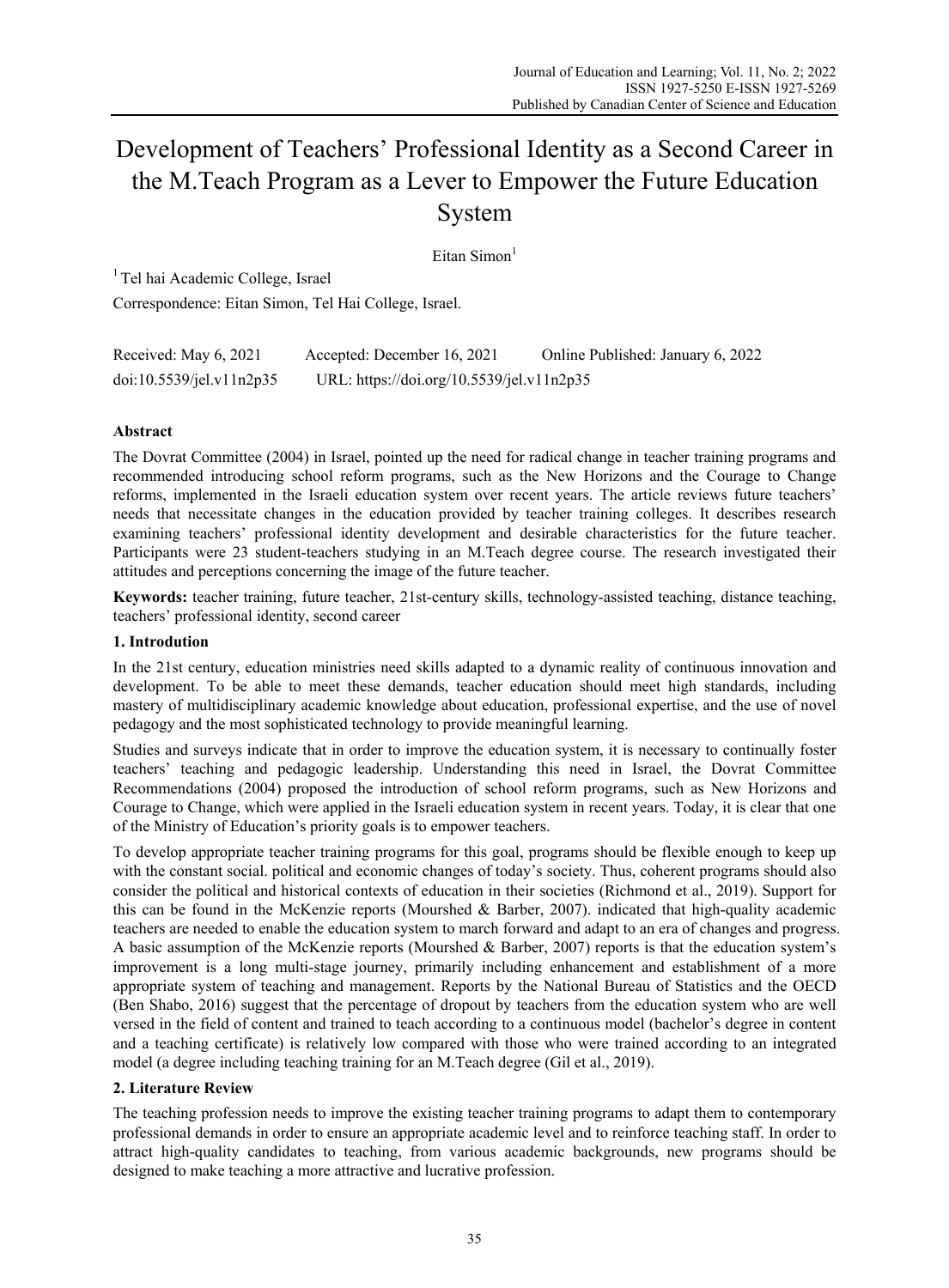The coherence of teacher training programs is derived from the clarity of the different program components, such as goals and theoretical and practical components. Moreover, a coherent teacher training program recognizes learners as complete persons, who have the potential to learn, who have the ability to cope with 21st-century changes, and who aspire to shape a common future founded on the functional, emotional, and personal welfare of the individual—alongside a concern for general public welfare (Beck, 2014).

In the new M.Teach program that opened at 11 education colleges in Israel, the learning format combined studies for a master's degree in teaching with studies for a teaching certificate for secondary schools. This is a new learning format in the teacher training system in Israel. Similar programs have been employed in many countries, following a growing trend within educational systems (Malik, 2018). The program's purpose is to highlight the importance of the teaching profession in order to attract high-quality candidates, from various academic backgrounds, who are professionally able and socially aware and to improve the working conditions of novice teachers who have already achieved an academic training in their content subject. The target population in Israel includes academics with a first degree in one of the disciplines studied in academic teacher-training institutions for secondary schools such as mathematics, biology, Land of Israel studies, Judaism, linguistics, or English. Israel has a complex multicultural society, this means that it is imperative that the teachers in the educational institutions are able to be culturally aware and sensitive. The M.Teach program is therefore designed to enable a broader understanding of social processes that influence the development of Israeli society in the 21st century. As noted teacher training studies are integrated within the degree studies throughout the entire study period, so that graduates receive an M.Teach certificate and a teaching certificate authorizing them to teach in their chosen profession in secondary schools.

The M.Teach program is adapted to guidelines for the learning of teaching, as in any teacher training program in any academic setting recognized by the Council for Higher Education. Additionally, the programs also comply with the conditions and principles determined by the Israeli Council for Graduate programs The program offers expanded and deepened studies in different fields and emphasizes the development of knowledge, understanding of theoretical research, and practical knowledge and understanding. The areas of expanded knowledge include innovative pedagogy and leadership in education. Two of the central aims of the program are to help the students to develop profound educational values and to encourage them to feel comfortable in applying innovative pedagogic principles in the school curriculum. The learner is perceived as an individual, who understand the influences of various trends in the philosophy, society, politics, communications, and the culture of education, addressing the significance of high-level morality and ethics in organizational and managerial culture, the influence of human motivation and empowerment, and fostering the ability to foster leadership and teamwork.

The program is dedicated to developing educational leadership able to strengthen multiculturalism in Israeli society. To ensure that future teachers are able to provide suitable levels of teaching and leadership in schools, their disciplinary knowledge should be integrated with multifaceted understanding and skills, such as innovative teaching, use of technology-assisted teaching, leadership in schools, and awareness of new research in neuro-pedagogy. These different disciplinary and advanced learning program components of the program are integral parts of the program in addition to basic courses in education.

In Israeli teacher training colleges, innovative pedagogy including various techno-pedagogic, pedagogic, and design aspects is a mandatory built-in part of the general curriculum for student-teachers. The colleges have innovative learning spaces in addition to simulation centers. The innovative centers operate in order to help students to try and to assimilate techno-pedagogic innovations, such as virtual reality and development of higher-order thinking. These unique teaching spaces and technological possibilities are used in innovative pedagogic research and in the development of various means of evaluation. This variety enables students to be exposed to and experiment in practice with varied advanced teaching strategies to promote meaningful and innovative learning. The teacher training colleges envisage their graduates becoming future education leaders, able to integrate within the state's education systems and guide them (Snoek, 2021).

In the Mteach program, learning of the methods and pedagogy of the teaching discipline and the practicum experience are all adapted to the discipline in which the student studies for their teaching certificate. In the first year, the practicum and the didactic lessons focus on the discipline; in the second year, students learn how to integrate innovative pedagogy and how to use technology in the teaching of their discipline.

The M.Teach program aims to equip future teachers with the skills necessary to lead the education system and develop their professional identity. The course enables the teacher to acquire knowledge, skills, and abilities, which serve as tools to address and adapt to an ever-changing environment. During their professional lives, the teachers accumulate professional insights and experiences that accompany them over the years, while they are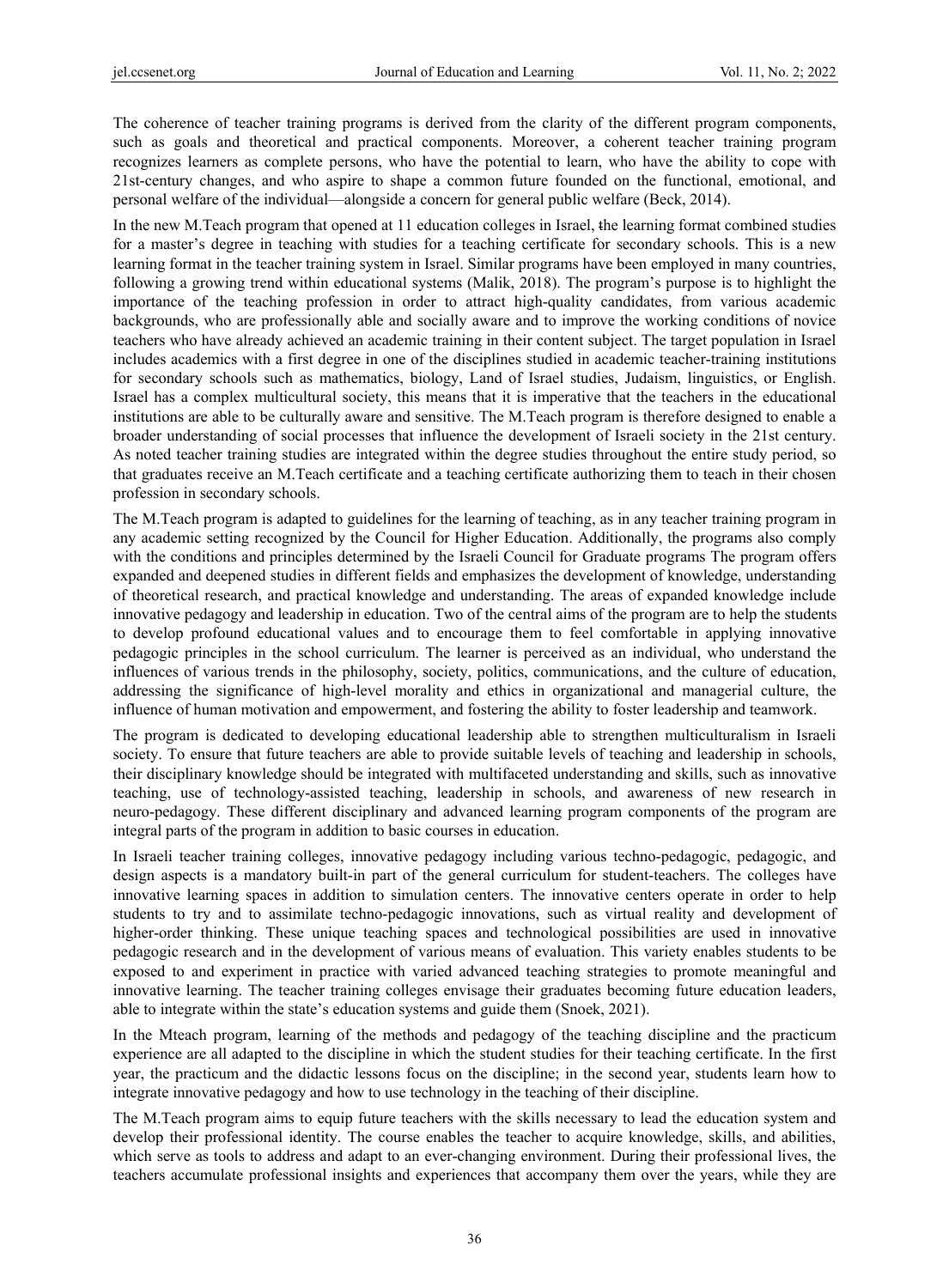teaching and leading education. The development process of a teaching employee is complex and continuous. The course emphasizes the personal and professional development of the trainee teacher, in the contexts of interpersonal and group processes.

To summarize: At the personal level, the program's shared vision represents the image of the "good teacher" as perceived by staff members, the desired quality of teaching and its future role in the education system. In recent decades, there is a growing demand to adapt the learning and teaching to the characteristics of the 21st century (Hammerness, 2013). Coherent training programs help construct the professional identity of teachers, contribute to their sense of self-efficacy, and increase their self-confidence so that they can enter the teaching field with appropriate tools to cope with a rapidly changing reality.

# *2.1 The Purposes of Teacher Training*

- To increase students' personal and professional ability to advance the achievements required when implementing their duties.
- To enable students to observe themselves and others through personal and interpersonal processes.
- To enable students to understand the essence of professional commitment and to develop it to ensure high-quality teaching and learning for students.
- To enable students to practice interpersonal interaction in a supportive and non-judgmental manner.
- To examine students' choice of the teaching profession in depth (their expectations, intrinsic, and extrinsic motivations).

Collaboration between academia and educational institutions such as schools strengthens the professional identity of both faculty members and student-teachers. Cooperation in the professional learning community enables students to overcome barriers to disciplinary expertise and expand their learning. Teacher training programs have been shown to influence the development of the trainees' professional identity, an example being the STEP program of Stanford University (Canrinus et al., 2017).

# *2.2 The Image of the Future Graduate*

The future teacher needs both extensive disciplinary knowledge and teaching skills adapted to the global changes affecting the world's educational systems. These changes relate to paradigm shifts from local-standards-based systems to universal-standards-based systems, from closed systems to interactive and collaborative systems, and from systems based on uniformity to systems that focus on diversity. Hence, the educational act is currently constantly altering its appearance. Personal reflection and group reflection help trainees focus on emotional and structural aspects as they develop their professional identity, and especially when they try to integrate the theoretical knowledge, they have gained with the practical knowledge gained on entry to the teaching profession (Allen et al., 2018). This professional expertise is known as "flexible expertise" in the language of teacher training programs (Kuzminski, 2008). The use of innovative pedagogy and the integration of technology in teaching are key milestones in the training of future teachers. These transitions to the digital age and changes in paradigms in the field of education affect teachers' character and characteristics and the teaching-learning process.

In the 21st century, in addition to profound disciplinary knowledge, teachers are expected to master new skills and technologies. They need to recognize different types of media such as the Internet and various applications, to master them well, to know a variety of digital tools for online learning and teaching, and to integrate them in their educational work.

Additionally, teachers should be able to think reflectively and meta-reflectively, which will allow them to adapt to react flexibly and adapt to alterations in the teaching field and to changing situations. As noted, in recent decades, education systems around the world have been required to adapt to changes in life and its conditions. Adjustments include moving from focusing on learning in the learning process to focusing on applying knowledge in new situations, developing critical thinking skills for both students and teachers, improving interpersonal communication skills, encouraging creative thinking, developing collaborative skills and creating collaborations, and developing lifelong learning opportunities.

This reality affects the field of teaching and the field of teacher training in many ways (Darling-Hammond et al., 2017) so that it is oriented to helping student-teachers to use these skills and develop creative and flexible thinking that adapts to future changes and simultaneously guides them. For this and other reasons, the M.Teach program also emphasizes various aspects of educational leadership. Rogers (2011) wrote that incoherence in a training program can cause insecurity for teaching trainees and undermine their professional identity. Lack of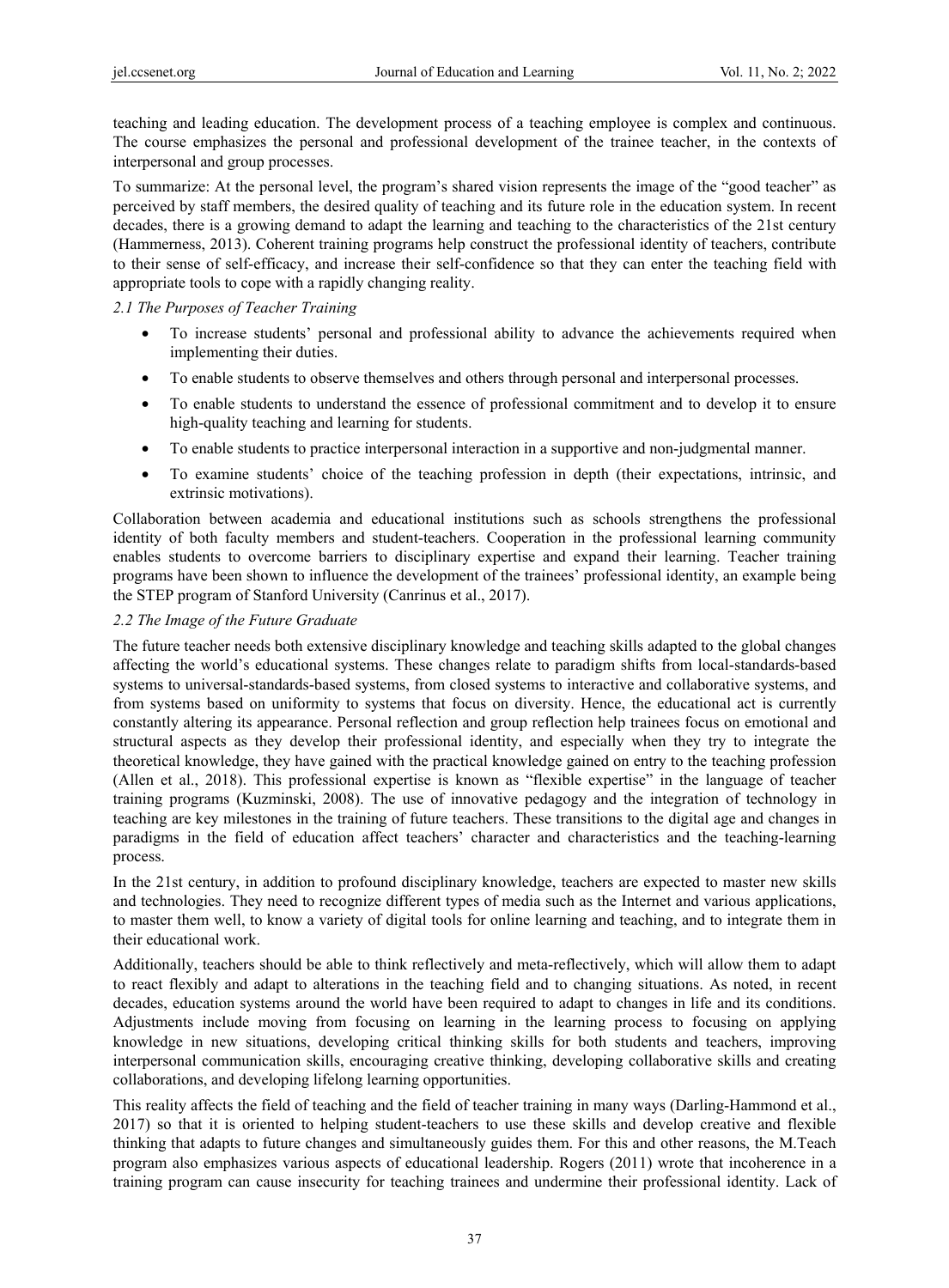alignment between training programs and the public's goals or requirements and the needs of the economy and society has been described as an obstacle to promoting systemic, social, and cultural changes (Chan, 2010).

A graduate of the M.Teach program in the digital age will have mastered four aspects of information and communications technology (ICT): technological literacy, use of ICT for academic purposes, use of ICT for teaching purposes, and understanding its value within the framework of professional practice. Future teachers will operate in a dynamic digital culture; thus, it is insufficient to train them merely to use the technologies in the schools: they will also need to know how to adapt teaching content and learning methods to advanced technologies even if these are not yet integrated in schools. This is because the expectation is that they will be found in the education system in the next few years. The vision for teacher training is based on setting standards for the required skills and attitudes needed for the profession as well as professional standards designed to guide teaching practice (Darling-Hammond et al., 2017). It is therefore important that graduates from the M.Teach program are steeped in innovative technologies, which will occupy a central place in their own and their future students' teaching and learning. However, it is also important that future graduates of the program be able to combine technological advancement with the pedagogical and emotional aspects of learning and be able to adapt values of teaching appropriately to meet social changes (see Figure 1).



Figure 1. The Components of teacher training

Note. From Simon et al., 2014.

# 2.3 The Purpose of the Research

The research described here examined the development of future teachers' professional identity and characteristics by investigating the attitudes and perceptions of student-teachers currently undergoing training processes or approaching the end of their studies for the M.Teach degree concerning the image of the future teacher.

#### **3. The Research Method**

#### *3.1 The Re esearch Tools*

A questionnaire included two parts: (a) socio-demographic data, and (b) the Professional Identity Questionnaire developed by Fisherman and Weiss (2011) investigating teachers' professional identity, which respondents were asked to grade on a Likert scale of 1 to 4. The questionnaire included 43 statements that students graded on a Likert scale from 1 (*very incorrect*) to 4 (*very correct*). The last two items were adapted to examine the COVID-19 pandemic era. The statements were divided into four dimensions. The respondents' rankings for the statements underwent quantitative analysis.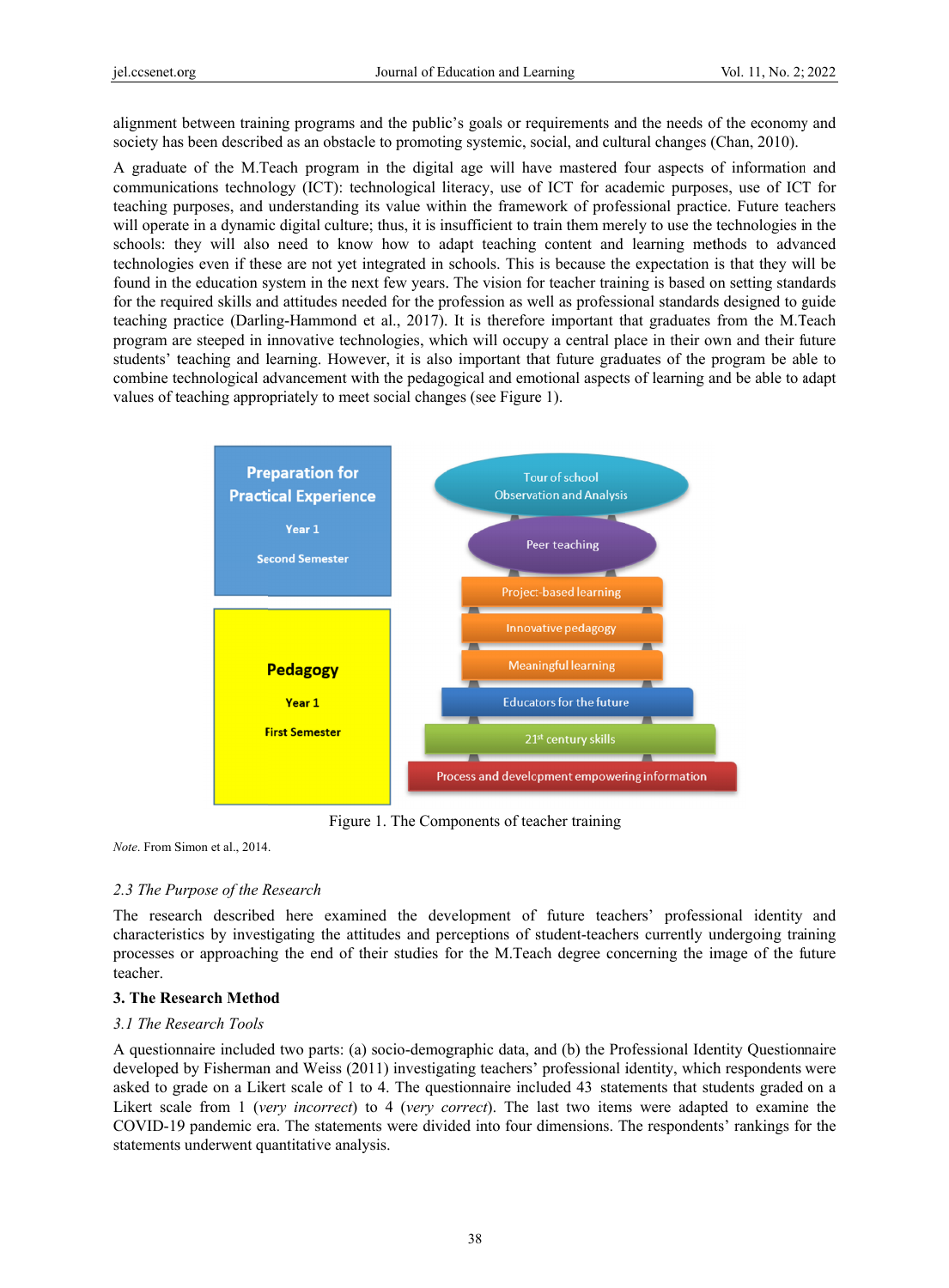# *3.2 The Research Questions*

1) How is the figure of the future teacher portrayed in the eyes of M.Teach program trainees?

2) What in their opinion is the desired character for the future teacher?

3) Is there a difference between their perception of the 'future teacher', and their perception of the concept of "teacher"?

4) Is it possible to identify a central pattern that emerges from the analysis of all the answers and statements?

# *3.3 The Research Population*

The questionnaire was administered at the beginning of the 2019−2020 academic year to 28 students in the M.Teach program, five did not respond, so that the research relates to the responses of 23 students.

### *3.4 The Research Process*

The questionnaire was administered to the group of students in Years 1 and 2 of the learning program for the M.Teach degree at a single teacher training college. Responses were given anonymously.

### **4. Findings**

### *4.1 Socio-demographic Qualities of the Participants*

Twenty-three students from the M.Teach program responded to the questionnaire. Most were women  $(n = 21,$ 91.3%), and most were in the 20–30 age group (n = 14, 60.9%). The remaining students were in the 31–40 (n = 4, 17.4%) and 41−50 (n = 4, 17.4%) age groups, and one was over 50 (4.3%). The disciplinary specializations of the students were mathematics ( $n = 8$ , 34.8%), biology ( $n = 8$ , 34.8%), language ( $n = 3$ , 13.0%), Land of Israel studies ( $n = 2$ , 8.7%), and Judaism ( $n = 2$ , 8.7%).

### *4.2 Findings from the Professional Identity Questionnaire (Fisherman & Weiss, 2011)*

Explorative and confirmatory factor analysis (Fisherman & Weiss, 2011) found four factors in the questionnaire: (1) confidence concerning the choice of profession, (2) self-efficacy in teaching, (3) a sense of mission, (4) the reputation of teaching.

The questionnaire was found to have normal to good internal consistency: (1) confidence concerning the choice of profession:  $\alpha = 0.87$ ; (2) self-efficacy in teaching:  $\alpha = 0.87$ , (3) a sense of mission:  $\alpha = 0.66$ , and (4) the reputation of teaching: α = 0.64. The correlation between the two items addressing the outbreak of the COVID-19 pandemic ("Corona makes me more creative," "the Corona period strengthens the teacher's status") was found to be  $r = 0.58$  ( $p = 0.004$ ). The subscales were defined according to the mean of their items and the total grade was defined ( $\alpha$  = 0.90). A higher grade represents a more positive/consolidated professional identity.

Table 1 displays the means, standard deviations, and correlations for the research variables. The data in the table show that very high means were found for the dimensions of professional identity, ranging from 1 to 4. Of the original dimensions of the questionnaire, the mean grade for self-efficacy in teaching was highest (3.42), and the mean grade for teaching's reputation, was lowest (3.00). However, the mean grade for professional identity in the context of the COVID-19 pandemic was lowest of all (2.83). The difference between the means was found to be significant,  $F(4, 88) = 5.40$ ,  $p = 0.022$ ,  $\eta^2 = 0.197$ .

| Table 1. Means, standard eeviations, and correlations for the research variables ( $N = 23$ ) |  |  |  |
|-----------------------------------------------------------------------------------------------|--|--|--|
|-----------------------------------------------------------------------------------------------|--|--|--|

| Dimension                               | Mean $(SD)$ | Self-efficacy | Sense of | Reputation of | Identity during | Identity total |
|-----------------------------------------|-------------|---------------|----------|---------------|-----------------|----------------|
|                                         |             |               | mission  | teaching      | COVID-19        | score          |
| Confidence in choice of profession      | 3.25(0.41)  | $0.79***$     | $.57**$  | $.45*$        | .12             | $90***$        |
| Self-efficacy in teaching               | 3.42(0.39)  |               | .38(1)   | .36(1)        | $-.17$          | $.77***$       |
| A sense of mission                      | 3.21(0.54)  |               |          | $.56**$       | .14             | $.76***$       |
| The reputation of teaching              | 3.00(0.69)  |               |          |               | .21             | $.70***$       |
| Professional identity in the context of | 2.83(0.72)  |               |          |               |                 | .19            |
| COVID-19                                |             |               |          |               |                 |                |
| Professional identity-total score       | 3.19(0.34)  |               |          |               |                 |                |

*Note.* Range =  $1-4$ ; <sup>(1)</sup>  $p < 0.10$ , \*p < .05, \*\*p < .01, \*\*\*p < .001.

As shown in the table, positive correlations were found of a medium to high strength between the original questionnaire dimensions. In other words, positive correlations were found between stronger confidence in the choice of the profession, strong self-efficacy in teaching, a higher sense of mission, and better reputation of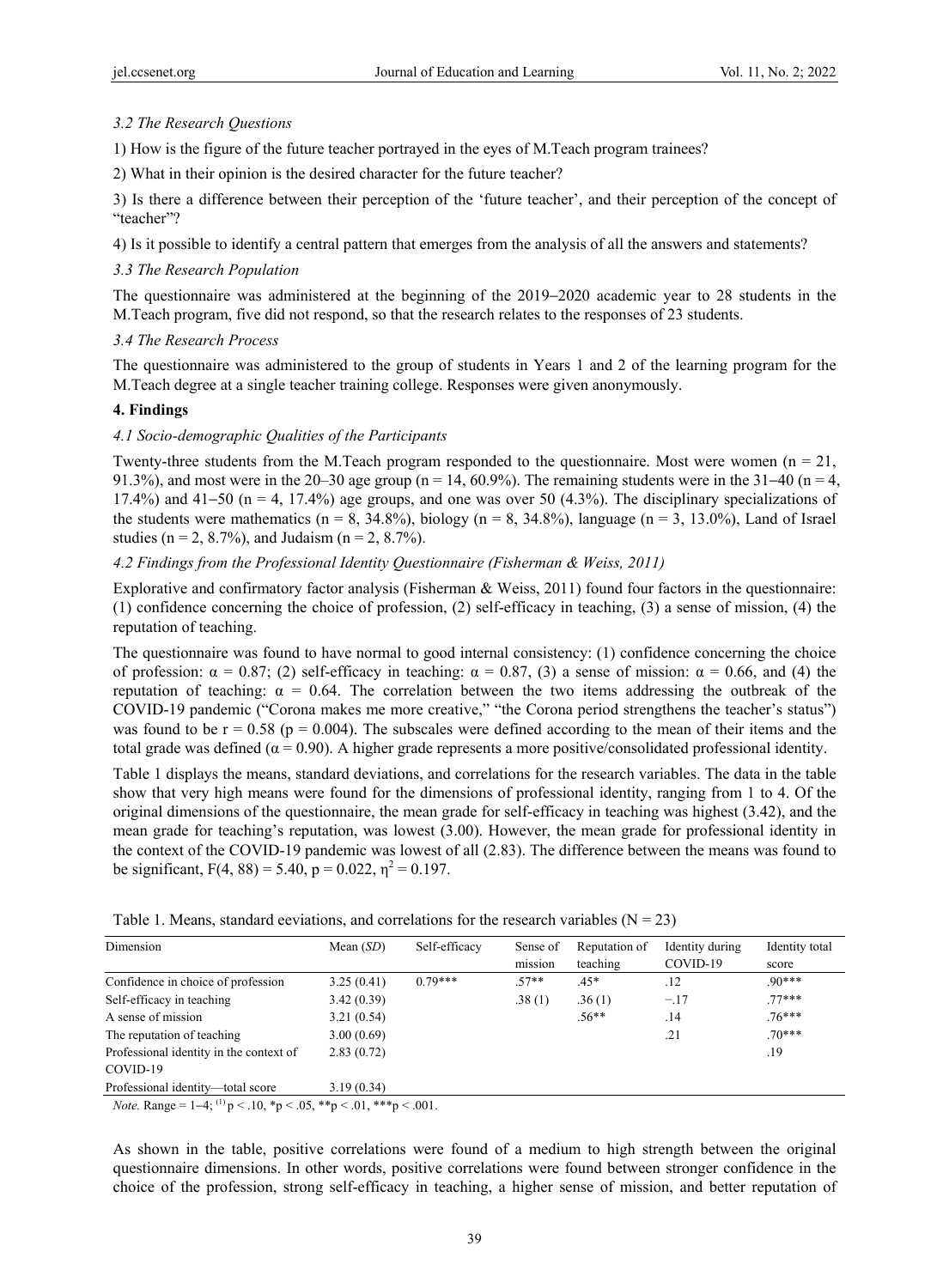teaching. No significant correlations were found between these dimensions and the total grade and professional identity in the context of the COVID-19 pandemic.

Results of an examination of the dimensions of professional identity according to the age of the participants are presented in Table 2. For the purposes of comparison, the participants were grouped in two groups as ages 20 to 30 years ( $n = 14, 60.9\%$ ) and age 31 years and older ( $n = 9, 39.1\%$ ). As the table shows, in general the scores for the dimensions of professional identity are higher for the younger group, except for identity in the context of the COVID-19 epidemic. This difference was significant for self-efficacy in teaching and borderline for the overall score for professional identity.

Table 2. Results for the dimensions of professional identity, by respondents' age group  $(N = 23)$ 

| <b>Dimension</b>                                 | Age $21-30$ years | Age $31+$ years | Difference |
|--------------------------------------------------|-------------------|-----------------|------------|
|                                                  | Mean $(SD)$       | Mean $(SD)$     | z          |
| Confidence in choice of profession               | 3.30(0.45)        | 3.19(0.33)      | 0.73       |
| Self-efficacy in teaching                        | 3.56(0.35)        | 3.21(0.37)      | $2.28*$    |
| A sense of mission                               | 3.25(0.63)        | 3.14(0.40)      | 0.35       |
| The reputation of teaching                       | 3.12(0.53)        | 2.81(0.88)      | 0.70       |
| Professional identity in the context of COVID-19 | 2.79(0.51)        | 2.89(0.99)      | 0.61       |
| Professional identity-total score                | 3.27(0.35)        | 3.06(0.29)      | 1.64(1)    |

*Note*. <sup>(1)</sup>  $p < .10$ ,  ${}^*p < .05$ ,  ${}^*{}^*p < .01$ ,  ${}^*{}^*p < .001$ .

No differences emerged for the dimensions of the students' professional identity according to their disciplinary specialization, both when divided into three groups (mathematics/biology/other) and when divided into two groups (mathematics and biology/other; "other" includes Hebrew language, the Land of Israel, and Judaism).

### **5. Limitations of the Study**

The questionnaire was a static questionnaire. It examined the professional identity of students during their training process as part of the M.Teach degree program at a given moment and at one teacher training college. The questionnaire was not sensitive to a continuous developmental process over time, and it does not describe a personal narrative story and/or interpretation.

# **6. Discussion**

The research aimed to examine the meaning of the term "teachers' professional identity" as expressed by students studying toward the M.Teach degree. Based on students' answers to the research questionnaire and according to the factor analysis, teachers' professional identity can be defined as teachers' thoughts and feelings about their professional choice, their professional realization, their sense of mission, and their feelings about the reputation of teaching, especially in light of their choice of studies for a master's degree that combines both academic teaching studies and a teaching certificate.

The first factor is the teacher's confidence in their choice of the teaching profession. Positive associations were found between stronger confidence in professional choice, greater self-confidence in teaching, a higher sense of mission, and a better reputation for teaching. Specifically, a teacher who is confident in their professional choice enters the classroom out of a sense that even though they may have other professional alternatives, they have chosen teaching as a desirable and worthy option. This type of teacher will perceive their professional identity as consolidated. On the other hand, there is a risk that a teacher who is unsure of their choice of teaching but continues to teach will soon experience burnout.

The second factor, teacher's sense of self-efficacy, refers to the teacher's feeling that they are capable of being a good teacher. A strong sense of self-fulfillment means the teacher feels that they have the qualities and skills to be a good teacher. The research found positive correlations, medium to high in intensity, between the dimensions of the original questionnaire: positive associations were found between stronger confidence in professional choice, greater self-fulfillment in teaching, a greater sense of mission, and a stronger reputation for teaching. It seems that a teacher who is confident in their abilities, knowledge, and skills possesses a more cohesive professional identity. A teacher who fears that they lack some of the conditions necessary to be a good teacher and who still continues to teach possesses a more diffuse professional identity, and there is a strong risk of dropout from the profession (Isotalo, 2017).

The third factor is the teacher's sense of mission. This factor is mentioned by Roby (2009) discussing the link between the teacher's sense of mission and their contribution to the school. Note that the questionnaire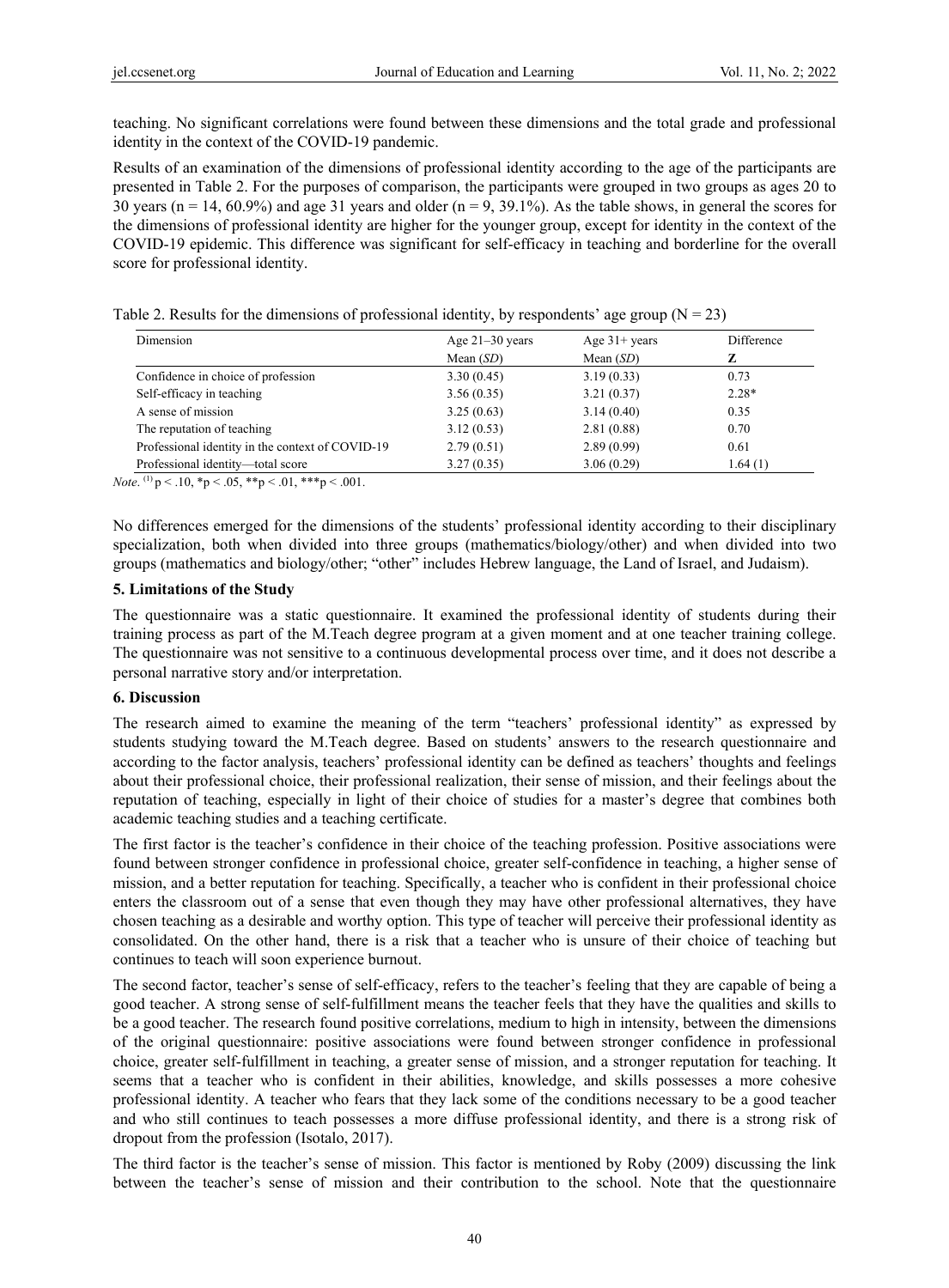developed for this study did not address the content of the mission but instead related to the teacher's subjective sense of having a mission, including the sense that they are responsible and supported by someone who has sent them. Although the sense of mission relates to the present, it also relates to the future. If I am sent on a mission, then I need to fulfill that mission in the near or distant future. There is a connection between the sense of mission and the sense of self-efficacy: I am on a mission and I can fulfill that mission. We believe that while a sense of confidence in the choice of profession and sense of professional efficacy are related to the teacher's feelings about themselves, sense of mission also refers to the teacher's external world because the teacher feels that they are a messenger for someone: a society, an ideal, a metaphysical factor, their students, and so forth. These important questions—such as "who am I a messenger for, for what, and for which goals?" should form questions for future research employing suitable research methods.

The fourth factor is the reputation of education and teaching. This factor seems to echo the concepts of Moore (1970), who emphasized that teaching needed social appreciation to reinforce professional identity. Similarly, Tickle (1999) argued that professional identity is a combination of how teachers see themselves and how society sees teachers. Aloni (2009) pointed to the deterioration of the reputation of teaching and its implications. Farber (1991) argued that the sizable deterioration of teachers' professional image makes it possible to speak of the "de-professionalization" of teaching. Avishar and Dvir (2009) claimed that the teaching profession has become the scapegoat for all of society's ills. Cohen and colleagues (1999) succinctly described an opposite trend: that if teaching has become the scapegoat, it can also be the remedy, because education and teaching are expected to cure society of its ills. Of course, if this is so, why do teacher educators and teachers need to point to their profession's reputation as a factor in their professional identity?

#### **7. Conclusions**

This paper addresses the initial viewpoint of students studying for a master's degree in teaching and a teaching certificate. The students' profile was characterized by relatively high ages for teaching students studying for a master's degree. The students were also characterized by the fact that choosing to be a teacher was not their first choice in their professional development in the labor market and they came to the teaching profession after testing themselves in the labor market. It would be informative to reexamine this type of population in the future after they have completed five years of fieldwork as teachers and see how that work has affected their professional identity and what they felt were the best tools that led them to continue to work in the teaching profession. A combination of knowledge about teacher identity and their professional development could help inform future teacher training processes.

#### **References**

- Allen, K. L., Brodeur, K., Israelson, M. H., Martin-Kerr, K. G., Ortmann, L., & Peterson, D. S. (2018). Developing reflective practice in teacher candidates through program coherence. *Teaching & Learning Inquiry*, *6*(2), 81−96. https://doi.org/10.20343/teachlearninqu.6.2.7
- Aloni, N. (2009). *Empowering dialogues in education*. Kibbutz Hameuchad [Hebrew].
- Avishar, A., & Dvir, N. (2009). *Academics applying for teaching—What motivates them? A comparative study between men and women*. Tel Aviv: Kibbutzim Seminar College [Hebrew].
- Beck, S. (2014). *For (J) teacher training—A philosophical perspective on teacher training*. Tel Aviv: Mofet [Hebrew].
- Ben, S. R. (2016). *Trends in the development of education system in Israel*. Free International University of Moldova, Israel. Retrieved from https://www.elibrary.ru/item.asp?id=42765344
- Canrinus, E. T., Bergem, O. K., Klette, K., & Hammerness, K. (2017). Coherent teacher education programmes: Taking a student perspective. *Journal of Curriculum Studies*, *49*(3), 313−333. https://doi.org/10.1080/00220272.2015.1124145
- Chan, J. K. S. (2010). Teachers' responses to curriculum policy implementation: Colonial constraints for curriculum reform. *Educational Research for Policy and Practice*, *9*(2), 93−106. https://doi.org/10.1007/s10671-010-9082-5
- Cohen, L. M., Higgins, K. M., & Ambrose, D. (1999). Educators under siege: The killing of the teaching profession. *The Educational Forum*, *63*(2), 127−137. https://doi.org/10.1080/00131729908984403
- Darling-Hammond, L., Burns, D., Campbell, C., Goodwin, A. L., Hammerness, K., Low, E. L., … Zeichner, K. (2017). *Empowered educators: How high-performing systems shape teaching quality around the world*. Wiley.